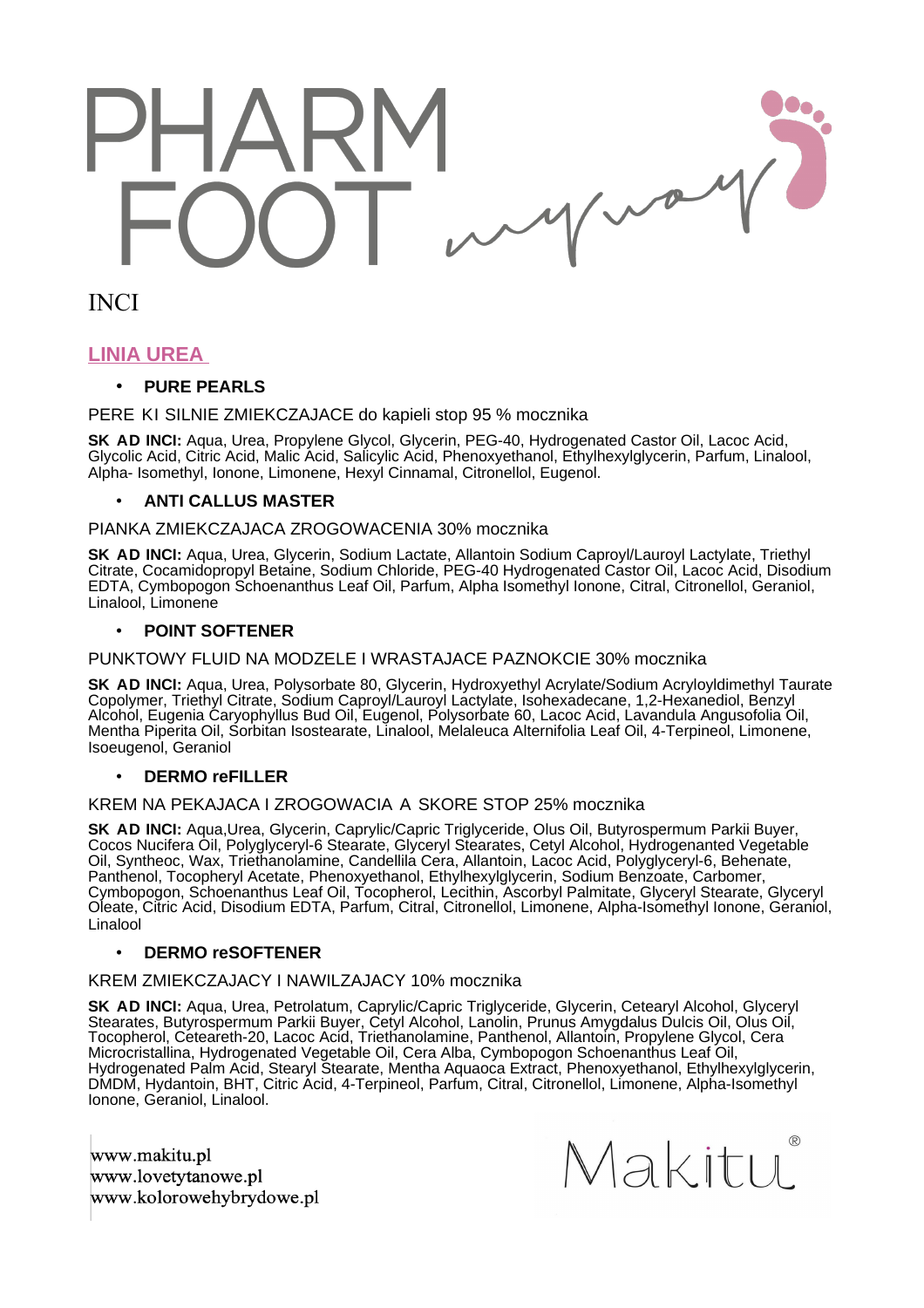Wo

#### • **FOOT MOUSSE**

#### PIANKA-KREM KON CZA CA ZABIEG 5% mocznika

**SK AD INCI:** Aqua, Butane, Cocoglycerides, Urea, Propane, Glycerin, Hydrogenated Coco-Glycerides, Squalane, Glyceryl Stearate Citrate, Cetearyl Alcohol, Glyceryl Stearate, Betaine, C10-18 Triglycerides, Olea Europaea Fruit Oil, Isobutane, Hydrolyzed Caesalpinia Spinosa Gum, Caesalpinia Spinosa Gum, Aloe Barbadensis Leaf Extract, Arginine, Tocopheryl Acetate, Allantoin, Panthenol, Cetyl Palmitate, Parfum, 4- Terpineol, Propylene Glycol, Potassium Sorbate, Sodium Benzoate, Sorbic Acid, Phenoxyethanol, Ethylhexylglycerin, Methylparaben, Citric Acid, Lauryl Glucoside, Cocamidopropyl Betaine, Lacoc Acid, Disodium EDTA, BHA, Alpha-Isomethyl Ionone, Citronellol, Limonene, Geraniol.

# **LINIA COLOSTRUM**

#### • **NUTRI reGENERATOR**

#### KREM ODZYWCZO-REGENERUJACY z colostrum

**SK AD INCI:** Aqua, Ethylhexyl Cocoate, Butyrospermum Parkii Buyer, Glycerin, Dimethicone, Gossypium Herbaceum Seed Oil, Glyceryl Stearates, Cetearyl Alcohol, Lanolin, Ceteareth-20, Colostrum, Biosaccharide Gum-1, Camellia Sinensis Leaf Extract, Xylitylglucoside, Anhydroxylitol, Xylitol, Glucose, Sodium Polyacrylate, Cera Microcristallina, Hydrogenated Vegetable Oil, Cera Alba, Hydrogenated Palm Acid, Stearyl Stearate, Parfum, Allantoin, Sodium Benzoate, PEG-8, Tocopherol, Ascorbyl Palmitate, Ascorbic Acid, Citric Acid, Propylene Glycol,

#### • **onyPLASMA**

#### PREPARAT NA ONYCHOLIZE z colostrum

**SK AD INCI:** Aqua, Aloe Barbadensis Leaf Juice, Butyrospermum Parkii Buyer, Cetearyl Olivate, Sorbitan Olivate, Cetearyl Alcohol, Sodium Caproyl/Lauroyl Lactylate, Triethyl Citrate, Betaine, Colostrum, Isopropyl Palmitate, Isoamyl Laurate, Ricinus Communis Seed Oil, Glycerin, Soluble Collagen, Propylene Glycol, Glycyrrhiza Glabra Root Extract, Bioon, Melaleuca Alternifolia Leaf Oil, Glyceryl Stearate Citrate, Climbazole, Sodium Polyacrylate, Urea, Disodium Phosphate, Phenoxyethanol, Ethylhexylglycerin, Citric Acid, Potassium Sorbate, Sodium Benzoate, Tocopherol, Lecithin, Ascorbyl Palmitate, Glyceryl Stearate, Glyceryl Oleate, Limonene,

# **LINIA MICROSILVER**

#### • **SILVER reNOVATOR**

#### REGENERUJACO-KOJACA MASKA z mikrosrebrem

**SK AD INCI:** Aqua, Isopropyl Palmitate, Glycerin, Cetearyl Alcohol, Caprylic/Capric Triglyceride, Glyceryl Stearate, PEG-100 Stearate, Butyrospermum Parkii Buyer, Sodium Caproyl/Lauroyl Lactylate, Triethyl Citrate, Cera Microcristallina, Hydrogenated Vegetable Oil, Lanolin, Propylene Glycol, Citrus Grandis Fruit Extract, Silver, Allantoin, Climbazole, Sodium Hydroxide, Disodium EDTA, Cera Alba, Hydrogenated Palm Acid, Stearyl Stearate, Tocopherol, Lecithin, Ascorbyl Palmitate, Glyceryl Oleate, Citric Acid, Xanthan Gum, Carbomer, Parfum, BHT, Phenoxyethanol, Ethylhexylglycerin, Citral, Citronellol, D-Limonene, Geraniol, Linalool.

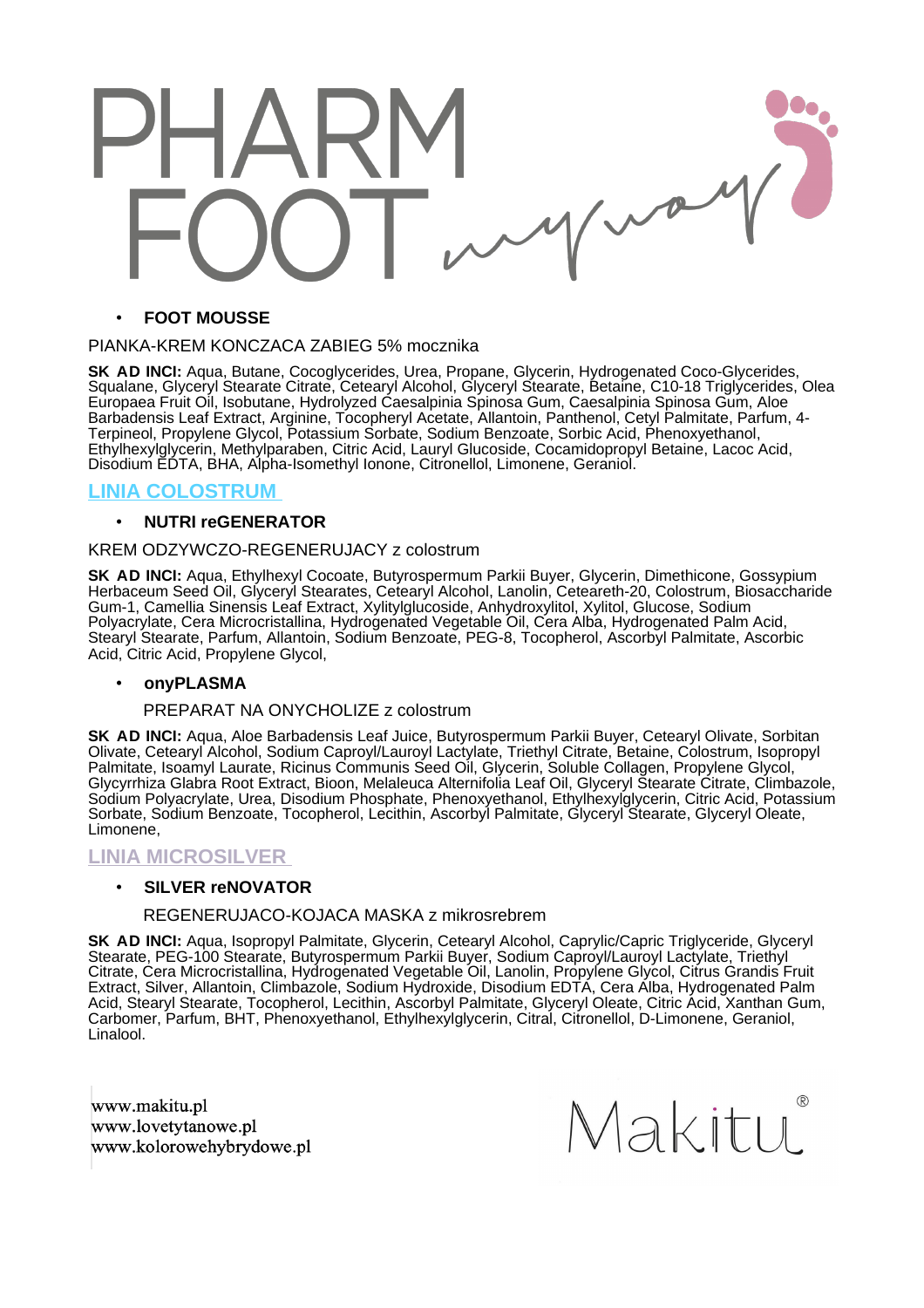

#### • **SILVER BOOSTER**

TYNKTURA z mikrosrebrem o dziaaniu antybakteryjnym i antymikrobowym

**SK AD INCI:** Glycerin, Aqua, Polysorbate 80, Propylene Glycol, Pentylene Glycol, Sodium Caproyl/Lauroyl Lactylate, Triethyl Citrate, Carbomer, Eugenia Caryophyllus Bud Oil, Eugenol, Lavandula Angusofolia Oil, Citrus Limon Fruit Extract, Rosmarinus Officinalis Extract, Salvia Officinalis Leaf Extract, Linalool, Ethylhexylglycerin, 4-Terpineol, Althaea Officinalis Root Extract, Melaleuca Alternifolia Leaf Oil, Salix Alba Bark Extract, Silver, Phenoxyethanol, Sodium Hydroxide, Sodium Benzoate, Potassium Sorbate, Limonene, Isoeugenol, Geraniol.

# **LINIAOZONE OIL**

#### • **OZONE reBUILDER**

#### KREM ODBUDOWUJACO - OCHRONNY z oliwa ozonowana

**SK AD INCI:** Aqua, Olus Oil, Caprylic/Capric Triglyceride, Glycerin, Cetearyl Alcohol, Isopropyl Myristate, Butyrospermum Parkii Buyer, Cyclopentasiloxane, Isopropyl Isostearate, Dimethicone, Glyceryl Stearate Citrate, Parfum, Isoamyl Laurate, Ozonized Olive Oil, Mangifera Indica Seed Buyer, Sodium Caproyl/Lauroyl Lactylate, Triethyl Citrate, Persea Graosima Oil, Urea, Sodium Polyacrylate, Hydrogenated Vegetable Oil, Candellila Cera, Pentaerythrityl Distearate, Climbazole, Allantoin, Disodium EDTA, Panthenol, Sodium Hyaluronate, Phenoxyethanol, Ethylhexylglycerin, Phenethyl Alcohol, Sodium Carrageenan, Jania Rubens Extract, Tocopherol, Lecithin, Ascorbyl Palmitate, Glyceryl Stearate, Glyceryl Oleate, Citric Acid, Alpha-Iomethyl Ionone, Citronellol, Eugenol, Hexyl Cinnamal, Limonene Linalool.

#### • **OZONE GUARD**

#### SPRAY OCHRONNY z oliwa ozonowana

**SK AD INCI:** Alcohol Denat., Aqua, Aluminum Chlorohydrate, Propylene Glycol, PEG-40 Hydrogenated Castor Oil, Propanediol, Rhamnose, Glucose, Glucuronic Acid, Panthenol, Citric Acid, Phenoxyethanol, Ethylhexylglycerin, Allantoin, Ozonized Olive Oil, Menthol, Climbazole, 4-Terpineol, Parfum.

#### • **CRACKED HEEL PROTECTOR**

MAS C OCHRONNA NA PE KAJA CE PIE TY z oliwa ozonowana

**SK AD INCI:** Aqua, Lanolin, Urea, Petrolatum, Glycerin, Cocoglycerides, Cetearyl Alcohol, Glyceryl Stearates, Butyrospermum Parkii Buyer, Cetyl Alcohol, Ozonized Olive Oil, Sodium Caproyl/Lauroyl Lactylate, Triethyl Citrate, Prunus Amygdalus Dulcis Oil, Olus Oil, Tocopherol, Syntheoc Wax, Lacoc Acid, Triethanolamine, Climbazole, Disodium EDTA, Sodium Polyacrylate, Allantoin, Citronellyl Methylcrotonate, Ceteareth-20, Panthenol, Citric Acid, Parfum, Phenoxyethanol, Methylparaben, Propylparaben, Ethylparaben, Butylparaben, Polyacrylate-13, Polyisobutene, Polysorbate 20, Sorbitan Isostearate, Xanthan Gum, Lecithin, Ascorbyl Palmitate, Glyceryl Oleate, Citronellol, Eugenol, Hexyl Cinnamal, Limonene, Linalool, Alpha-Isomethyl Ionone.

# **LINIA ALL IN**

#### • **SEPTI STARTER**

SPRAY ODS WIEZ AJA CY o dzia aniu antybakteryjnym i antymikrobowym

**SK AD INCI:** Alcohol Denat., Aqua, Isopropyl Alcohol, Melaleuca Alternifolia Leaf Oil, Parfum, Panthenol, Citric Acid, Citronellyl Methylcrotonate, Limonene, Citral, Citronellol, Geraniol, Linalool.